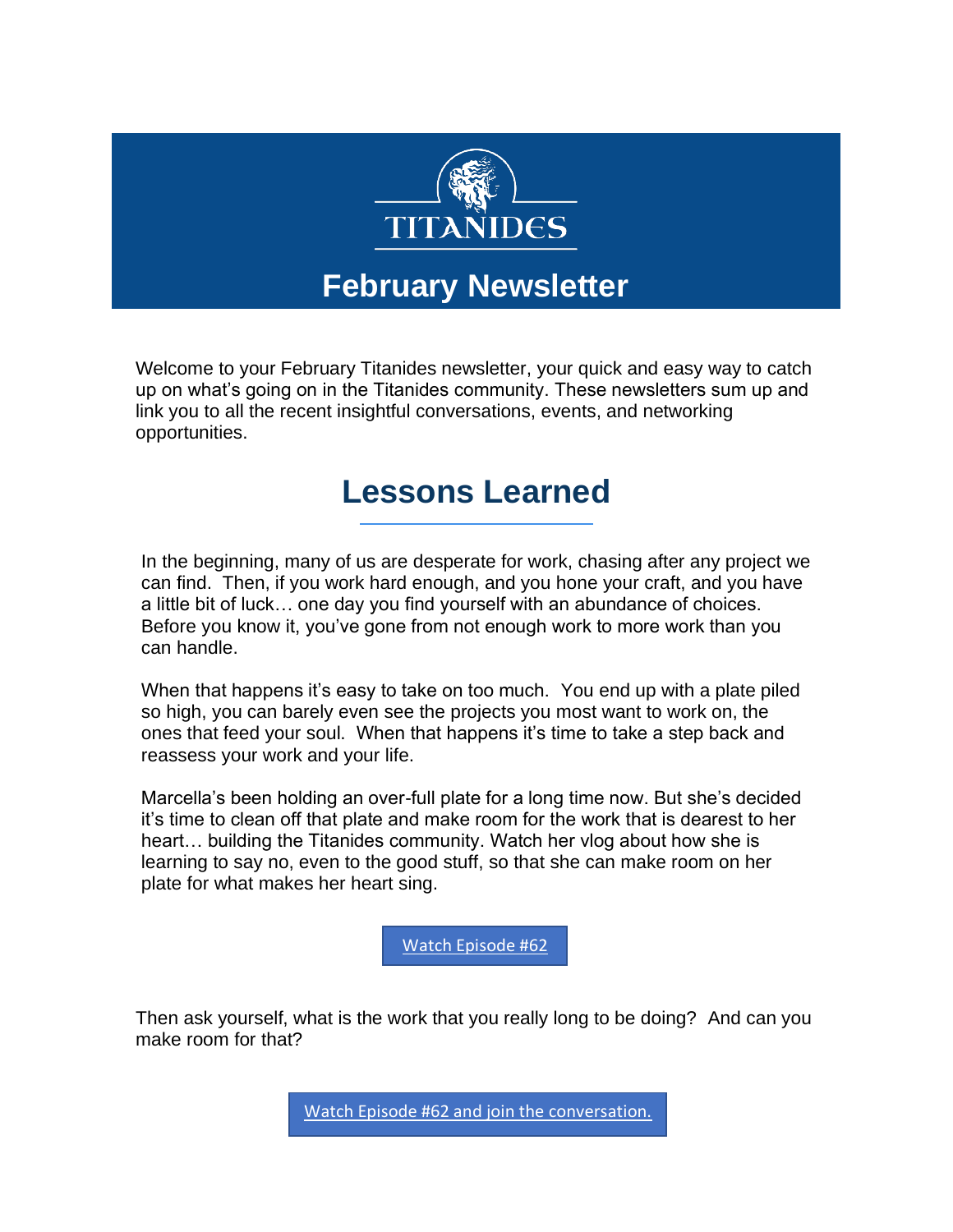## **Inspiration**

For many of us, it can be hard to ask for help, especially when WE are usually the one doing the helping. We talked a lot about this in the Titanides Summer Salon with special guest Colleen Hauk who is featured in our book in Chapter 3, Don't Let Super Woman Kill You.

That's why Judith Culp Person's post was so powerful. She reached out as "the helper" asking for help for herself. It was a beautiful lesson in self care and self compassion. As you might expect, the Titanides responded with an abundance of love and support.



[Check out this post](https://titanidesllc.acemlna.com/lt.php?notrack=1¬rack=1&s=bad97c655476f96a390a72c05a742011&i=155A205A6A1050) to see how fellow Titanides stepped up for a helper looking for help. And remember, the next time you need support, all you need to do is ASK.

## **Featured Titanide: Lorrie Morgan Ferrero**

Marcella describes Lorrie Morgan Ferrero as a "founding mother" of our industry. Lorrie was one of the first women Macella ever saw speak on the stage about copywriting. She was also one of the first to talk about the critical differences between writing to women vs. writing to men.

Lorrie's written a great new book, *Ignite Your Moxie, How Women Can Fire Up Their Alter Egos for Business Confidence*. It's specifically for women entrepreneurs who sometimes don't feel they have the inner fire and energy it takes to create and promote their own businesses. It's common for women in particular to not want to take credit or get too much attention. Yet taking

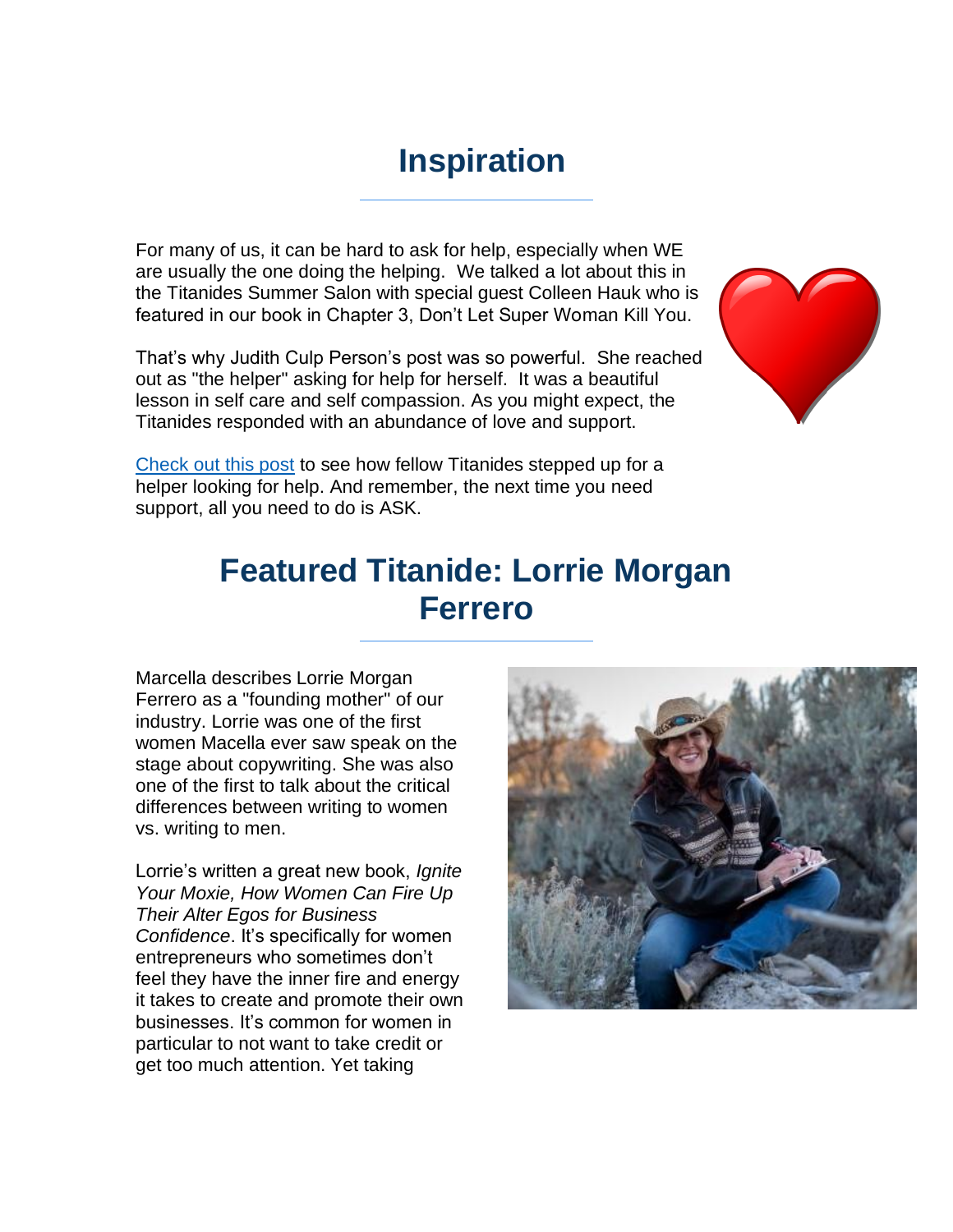credit and getting attention is exactly what you need to market yourself.

Lorrie's book gives you actual techniques that pull you out of your shyness so you can show off your sparkle with authenticity.

This is such an important topic, that Marcella has decided to devote the next Titanides Literary Salon to helping us all build our authentic power. Read on for more details.

But don't forget to grab your copy of Lorrie's book. It should be available on Amazon later this week. And you can learn more about [Lorrie and her talents](https://titanidesllc.acemlna.com/lt.php?notrack=1¬rack=1&s=bad97c655476f96a390a72c05a742011&i=155A205A6A1051)  [here.](https://titanidesllc.acemlna.com/lt.php?notrack=1¬rack=1&s=bad97c655476f96a390a72c05a742011&i=155A205A6A1051)

Plus, take credit for and draw attention to your latest accomplishment by emailing us at [support@titanides.com](mailto:support@titanides.com) so we can feature you right here in our newsletter!



# **Honorary Titanide**

As Titanides, we love a woman with a vision and who makes a difference. [Kim](https://titanidesllc.acemlna.com/lt.php?notrack=1¬rack=1&s=bad97c655476f96a390a72c05a742011&i=155A205A6A1052)  [Krause Schwalm found such a woman](https://titanidesllc.acemlna.com/lt.php?notrack=1¬rack=1&s=bad97c655476f96a390a72c05a742011&i=155A205A6A1052) and nominated her as an honorary Titanide. Unfortunately the life of Leila Janah has ended much too soon, but she leaves behind a legacy of helping the desperately poor in Africa and India earn a living-wage. [Check it out and share your thoughts](https://titanidesllc.acemlna.com/lt.php?notrack=1¬rack=1&s=bad97c655476f96a390a72c05a742011&i=155A205A6A1052) about this amazing woman

You can [read Leila's full story here.](https://titanidesllc.acemlna.com/lt.php?notrack=1¬rack=1&s=bad97c655476f96a390a72c05a742011&i=155A205A6A1053)

And Joyce Hollman made sure we didn't miss the out-of-this-world, recordingbreaking accomplishment of [honorary Titanide, Christina Koch.](https://titanidesllc.acemlna.com/lt.php?notrack=1¬rack=1&s=bad97c655476f96a390a72c05a742011&i=155A205A6A1054)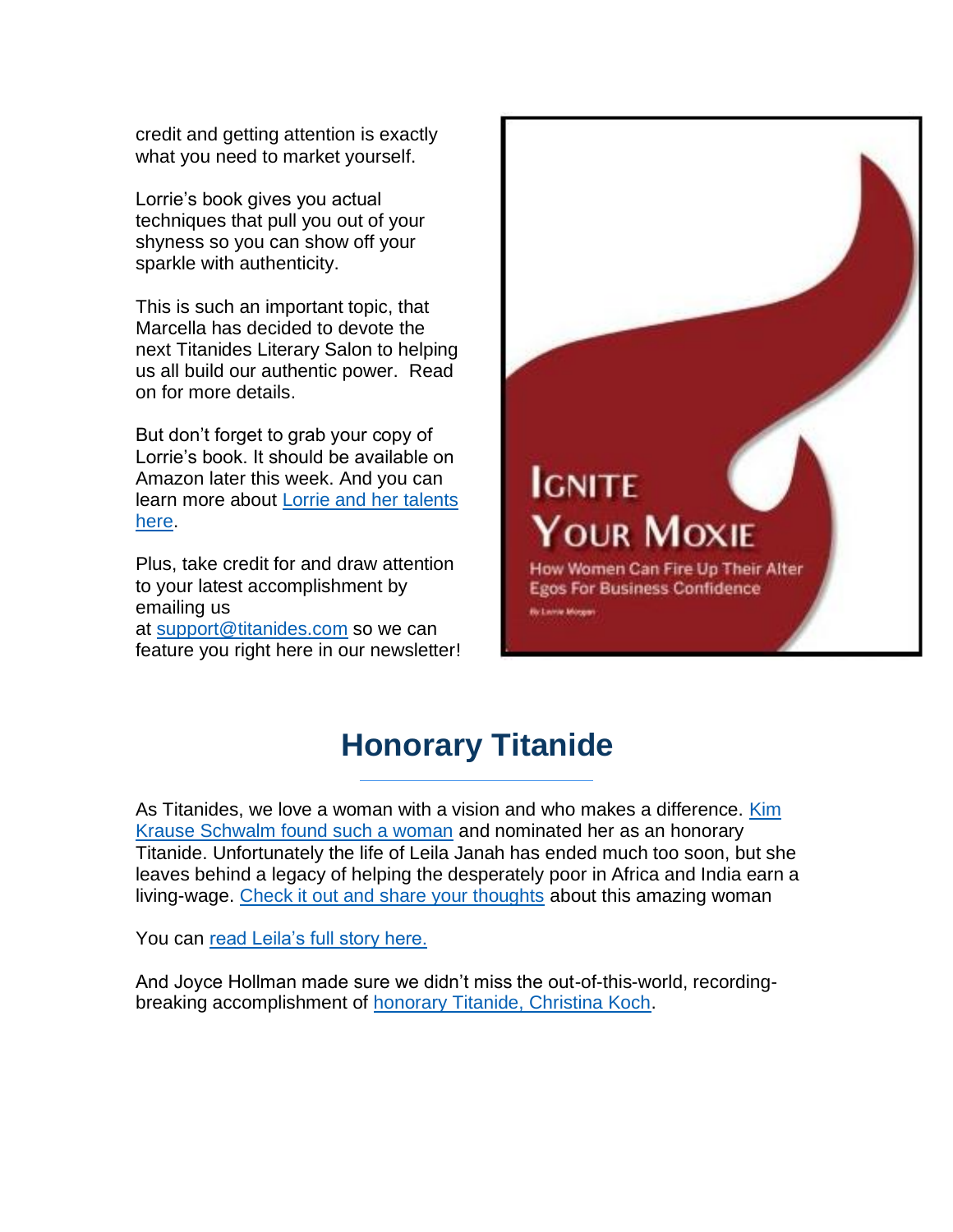# **Questions & Conversation**

Titanides to the rescue once again!

Our new subscriber, Brittany Cross, jumped right in with a question and got firsthand experience of the generosity of the Titanides community. Brittany was looking for some tips on getting better at the craft of copywriting.

Several women stepped right up with sage advice…

- Angie Colee talked about how to break the "constant study loop trap"
- Cindy Childress made a great podcast recommendation
- Marcella explained how to go the extra step when reading or watching a great promo
- Teresa Misty Rhn shared what to read besides great copywriting books

[Click here](https://titanidesllc.acemlna.com/lt.php?notrack=1¬rack=1&s=bad97c655476f96a390a72c05a742011&i=155A205A6A1055) to get the details on the wisdom shared by your Titanides.

# **Mentoring Moment**

Titanide, Judy Curtis asked for help with her client, a non-profit Catholic organization that supports the literary, artistic, and spiritual development of artists and writers. She wanted to write a genuine, warm and fuzzy thank you note to donors. Cathy Chapman and Mary Rosebrook delivered a minimasterclass on the spot. [If you write for any non-profits, you won't want to miss](https://titanidesllc.acemlna.com/lt.php?notrack=1¬rack=1&s=bad97c655476f96a390a72c05a742011&i=155A205A6A1056)  [this mentoring moment.](https://titanidesllc.acemlna.com/lt.php?notrack=1¬rack=1&s=bad97c655476f96a390a72c05a742011&i=155A205A6A1056)

Ash Wakeman-Rzepecki got a job as a contractor at a small agency. She was surprised when the workload was much less than she was expecting, even though they seemed pleased with her work. She wondered if this was normal for an agency. She wondered if she should say anything. And like many of us, she worried maybe her work wasn't good enough…

Fellow Titanides, Merikay Noah, Brook McCarthy, and Elin Marie shared a wealth of knowledge from their decades of collective experience working with agencies. And it worked! Ash replied saying, "It worked, because I'm now training to be their marketing coordinator!" Congratulations Ash! [Anyone who is](https://titanidesllc.acemlna.com/lt.php?notrack=1¬rack=1&s=bad97c655476f96a390a72c05a742011&i=155A205A6A1057)  [thinking of or currently working with agencies must read this thread.](https://titanidesllc.acemlna.com/lt.php?notrack=1¬rack=1&s=bad97c655476f96a390a72c05a742011&i=155A205A6A1057)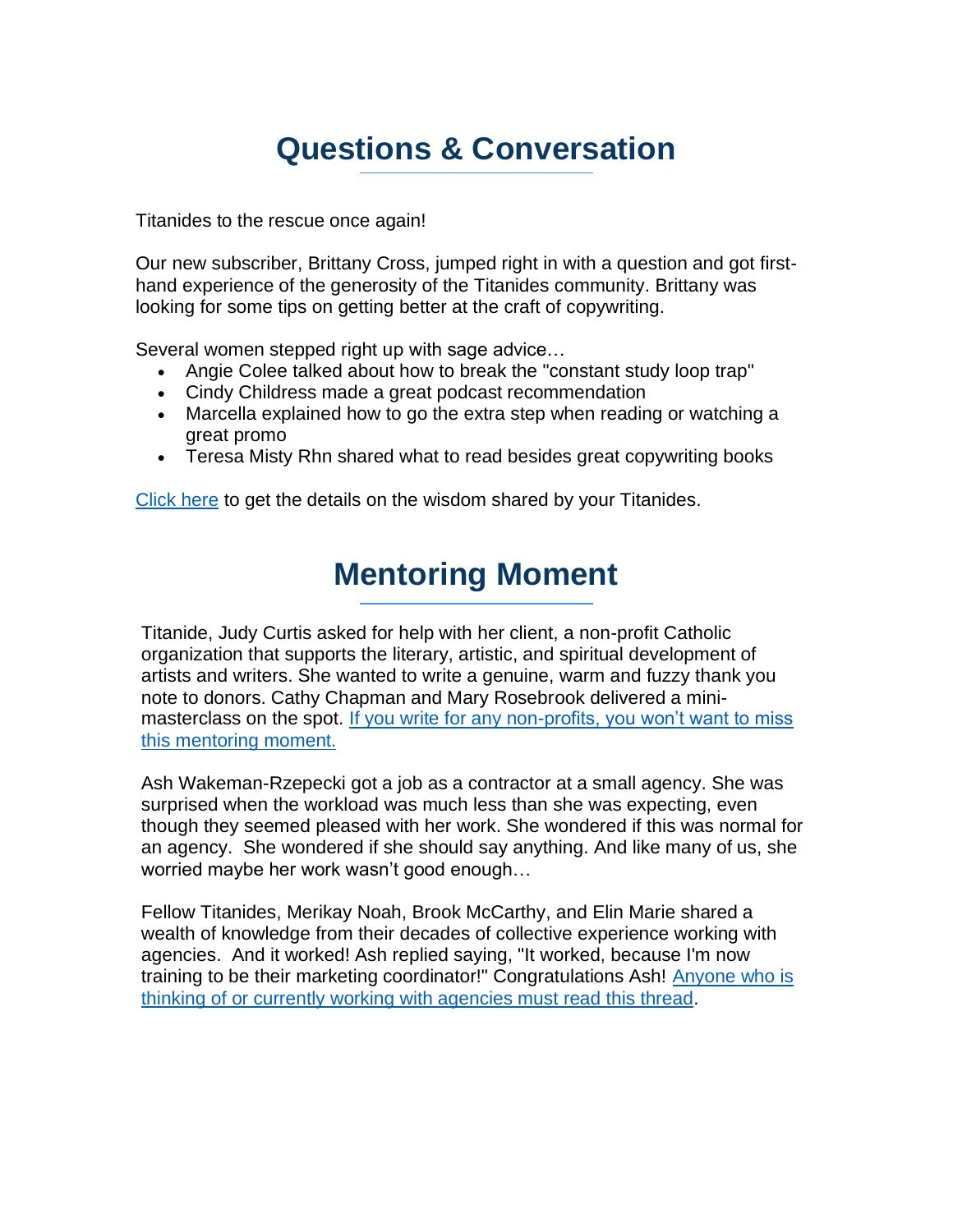## **Titanides Reflect**



Ladies, if you haven't hit a Fearless Fast Write yet, you've got to get to one. Earlier this month Marcella led the fast write based on a letter from Cheryl Strayed's *Tiny Beautiful Things, Advice on love and life from Dear Sugar*.

As happens so many times, the writing prompt struck a chord. Cindy Childress's reaction went like this, "Wow, Marcella knows how to get us to dig deep…" [Go here](https://titanidesllc.acemlna.com/lt.php?notrack=1¬rack=1&s=bad97c655476f96a390a72c05a742011&i=155A205A6A1058) to see who Cindy found to help process the "stuff" that came up for her.

Cindy wasn't the only one moved by the Fearless Fast Write this month. Monica Coleman experienced a huge "ah ha" moment and Deb Dickerson felt liberated by the "truly safe and non-judgmental environment"

[Go here](https://titanidesllc.acemlna.com/lt.php?notrack=1¬rack=1&s=bad97c655476f96a390a72c05a742011&i=155A205A6A1059) to read more about how Monica plans to use the lessons from the book at work and to see Deb's confession about signing up for fast writes. And then tell us in the comments when we can expect to see you at a fast write!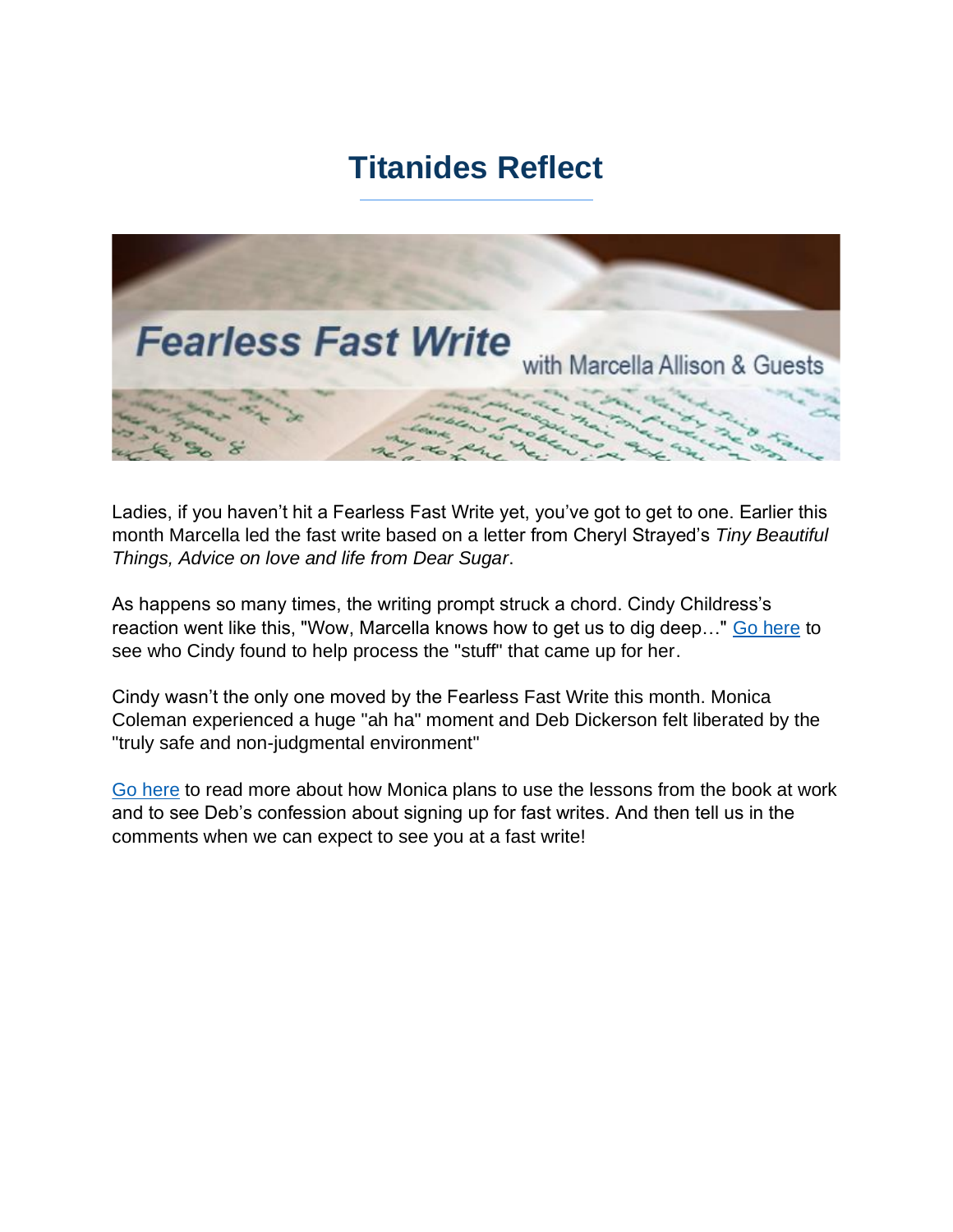### **Get the Book**

### **Still don't have the book yet? This Amazon review tells you why you or a woman you know needs it now:**

"I could tell within a few pages that this was going to be a book I wanted to savor instead of devour. I relate to every story in this book and some overwhelmingly so…

If only I'd had this book in my 20s - I'd have ruled the world. LOL Seriously, I'm so thankful to have it now. It's a book I'll be going back to again and again. Thank you to every woman who contributed to it, for baring your souls and for your honesty."

If you have the book and have found it valuable, please [write a review for us on](https://titanidesllc.acemlna.com/lt.php?notrack=1¬rack=1&s=bad97c655476f96a390a72c05a742011&i=155A205A6A1060)  [Amazon!](https://titanidesllc.acemlna.com/lt.php?notrack=1¬rack=1&s=bad97c655476f96a390a72c05a742011&i=155A205A6A1060)



[GET THE BOOK](https://titanidesllc.acemlna.com/lt.php?notrack=1¬rack=1&s=bad97c655476f96a390a72c05a742011&i=155A205A6A1062)

[GET THE BOOK](https://titanidesllc.acemlna.com/lt.php?notrack=1¬rack=1&s=bad97c655476f96a390a72c05a742011&i=155A205A6A1061)

**NOTE:** If you want to buy multiple books, please reach out to [support@titanides.com](mailto:support@titanides.com) so we can see if your order qualifies for a discounted price. Let us know if you want paperback or hardcover and how many.

Here's something extra special for you. Check out these interviews with a couple of our wonderful book contributors. They sat down with Marcella to read their letters and took a deeper dive into the meaning behind them. Enjoy as each of these women share their individual wisdom.

[Kim Krause Schwalm](https://titanidesllc.acemlna.com/lt.php?notrack=1¬rack=1&s=bad97c655476f96a390a72c05a742011&i=155A205A6A1063) shares the most important advice her father ever gave her. Plus how it protected her from the "BS" that other men tried to hand her.

[Kira Hug](https://titanidesllc.acemlna.com/lt.php?notrack=1¬rack=1&s=bad97c655476f96a390a72c05a742011&i=155A205A6A1064) talks about why loyalty is a lair that can keep you trapped in a dark cave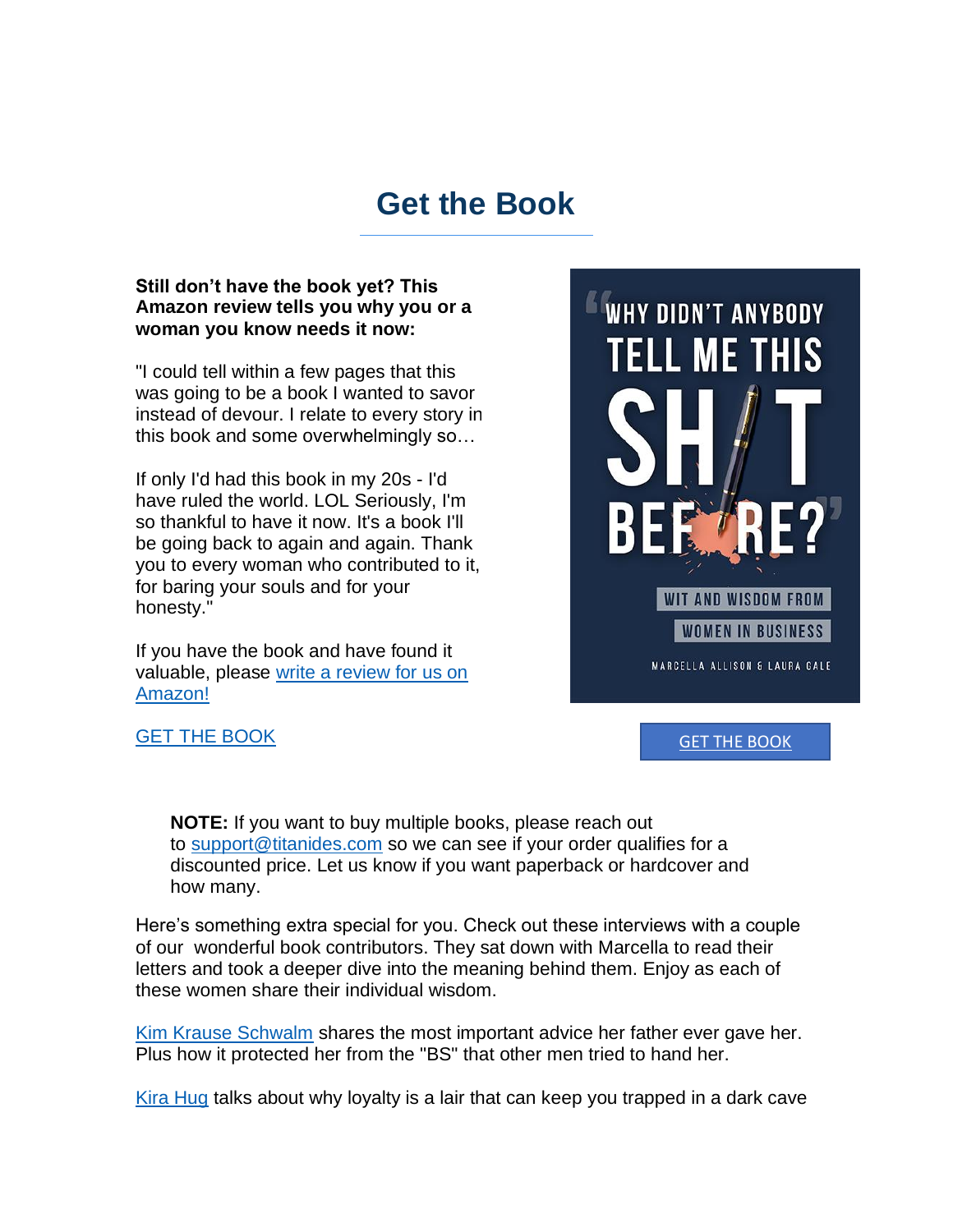hiding from possibility, growth and your true purpose. Plus why you must get comfortable with discomfort if you really want to succeed.

# **Upcoming Events**

### **Women-only Co-mentoring Breakfast at TCC IRL**

Come join Marcella for Titanides led co-mentoring plus breakfast at The Guild Hotel in sunny San Diego. It's happening on Thursday, March 12, 2020, just before *[The Copywriter Club In Real Life](https://titanidesllc.acemlna.com/lt.php?notrack=1¬rack=1&s=bad97c655476f96a390a72c05a742011&i=155A205A6A1065)* kicks off.

You'll enjoy private women-only networking and a delicious breakfast with Marcella and many of the TCC IRL speakers and panelists. Marcella's going to share the latest research, plus practical tips on how women can use their networking skills to achieve greater authority and earn 250% better pay. You'll get to walk out of the room and into the first session of TCC IRL ready to leverage your new skills.

One more thing you should know… the room for this co-mentoring event can only accommodate 30 women. And we've already sold most of the available seats. So if you want to join us, be sure to [RSVP today.](https://titanidesllc.acemlna.com/lt.php?notrack=1¬rack=1&s=bad97c655476f96a390a72c05a742011&i=155A205A6A1066)

If you don't have your tickets for Kira and Rob's signature event yet, [click here for](https://titanidesllc.acemlna.com/lt.php?notrack=1¬rack=1&s=bad97c655476f96a390a72c05a742011&i=155A205A6A1065)  [more details and to grab your tickets.](https://titanidesllc.acemlna.com/lt.php?notrack=1¬rack=1&s=bad97c655476f96a390a72c05a742011&i=155A205A6A1065) When you buy your tickets using this link, Kira and Rob make a donation to the Titanides. It's a win win for everyone.

### **Titanides Literary Salon with Special Guest, [Dr. Cristy Lopez](https://titanidesllc.acemlna.com/lt.php?notrack=1¬rack=1&s=bad97c655476f96a390a72c05a742011&i=155A205A6A1067)**

If you've been reading Marcella's emails, then you know she's hired a psychologist and high level coach, Dr. Cristy Lopez, to work with her on overcoming stumbling blocks in her business and her life. Together, they've been working on leading from a place of authentic power, building authority, owning your own credentials, creating clear goals and so much more.

Dr. Cristy has her own powerful story of being told over and over again by misguided men, that she couldn't achieve her goals. She was told her dream was "impossible" or "too hard" for her!

Despite being told she couldn't do it, Dr. Cristy went on to earn a bachelor's degree in psychology from the University of California at Berkeley, both Masters and Ph.D. degrees in clinical psychology from the University of Missouri, a clinical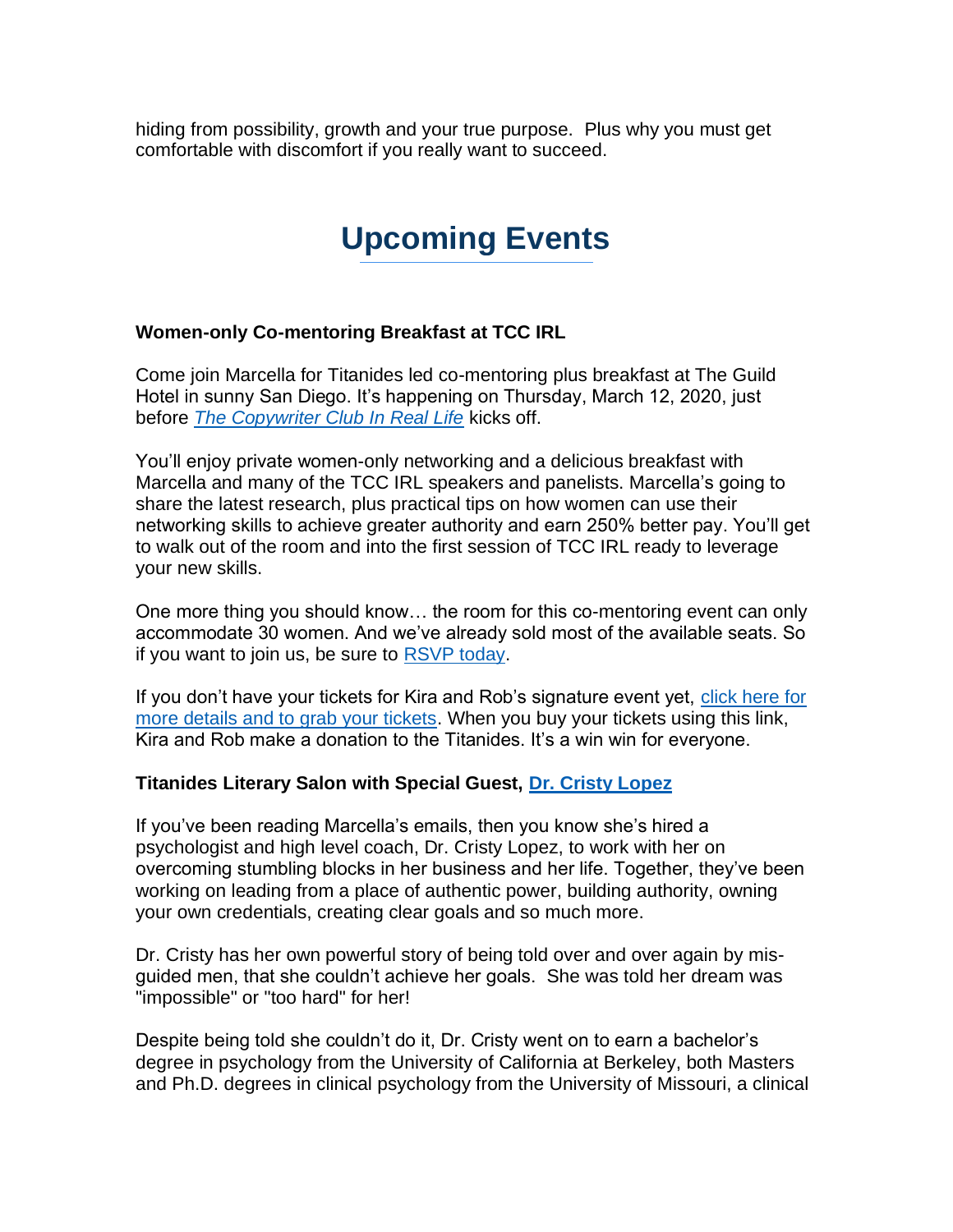internship at the University of Illinois at Chicago, and a Postdoc Fellowship at Arizona State University.

Dr. Cristy has also been an after-care provider for the Dr. Phil Show for over ten years. She's been a guest expert on Dr. Phil as well as many more reality TV shows and podcasts. And Marcella has convinced her to share her wisdom and experience with the Titanides!

Plus, Cristy promised to share her behind-the-scenes 'oh-shit' moment on Dr. Phil with us. It's a powerful lesson for any woman who has suddenly found herself in the hot seat with a powerful man.

You won't want to miss the Titanides Literary Salon with Dr. Cristy Lopez on Tuesday, March 24, 2020 from 1:30 p.m. to 3:00 p.m.! [Click here to sign up now.](https://titanidesllc.acemlna.com/lt.php?notrack=1¬rack=1&s=bad97c655476f96a390a72c05a742011&i=155A205A6A1068)

### **FOR PATRONS ONLY**

While everyone can attend the Salon for free, only Patron's are invited to be on screen and share the Fast Write exercise LIVE with Dr. Cristy.

Plus Patrons receive exclusive access to the Salon recordings. So, if the March Literary Salon date doesn't work for you, no need to worry about missing out on this important discussion. As a paying patron, you have access to the recordings of all our Literary Salons, including our last one with Brian Kurtz, on the Titanides website.

Reminder: As a member, you have full access to the entire video archive that holds a wealth of wisdom from Marcella's talks, vlogs, and the Titanides conferences. You'll find [videos](https://titanidesllc.acemlna.com/lt.php?notrack=1¬rack=1&s=bad97c655476f96a390a72c05a742011&i=155A205A6A1069) from women like Lorrie Morgan, Pauline Longdon, Allison Comotto, Mary Kincaid, Carline Anglade-Cole, Tiara Cole, Monica Day, Ilise Benun, and Annie Hyman Pratt!

If you're not a member, go [HERE](https://titanidesllc.acemlna.com/lt.php?notrack=1¬rack=1&s=bad97c655476f96a390a72c05a742011&i=155A205A6A1070) to join. After you join, login, go to The Titanides [Exclusive Videos page,](https://titanidesllc.acemlna.com/lt.php?notrack=1¬rack=1&s=bad97c655476f96a390a72c05a742011&i=155A205A6A1071) and dive into women-specific advice you can use to thrive in your business and your life.

#### **2020 AWAI Bootcamp and Job Fair**

This year Marcella is bringing the fabulous experience of a Fearless Fast Write to AWAI's Bootcamp. It's going to be awesome! If you're going to be at Bootcamp and you're familiar with the fast write process, she'd love to have you helping your table follow the process. Please email [support@Titanides.com](mailto:support@Titanides.com) and let us know if you'll be attending AWAI and if you'd like to volunteer to help with the Fearless Fast Write.